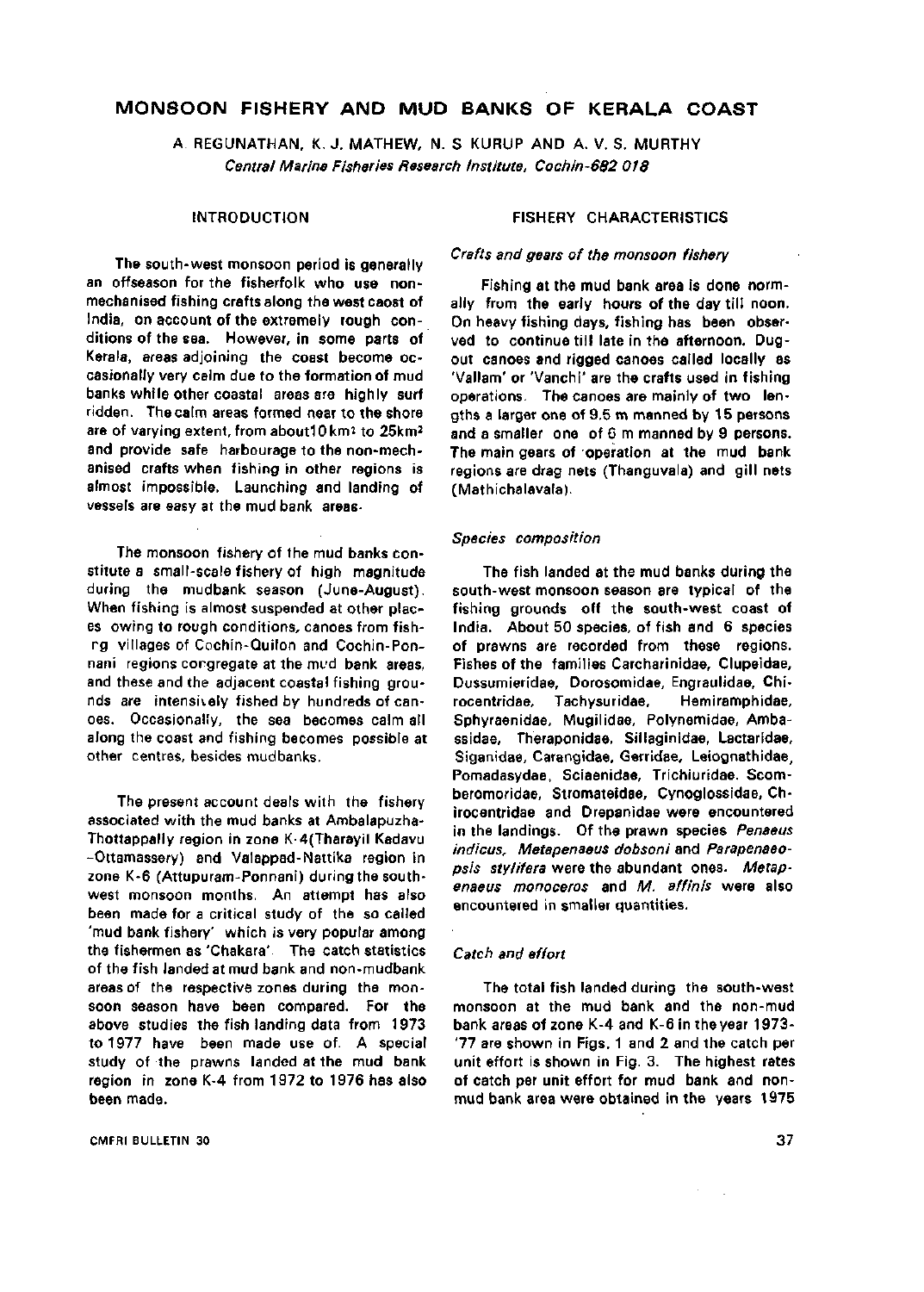

|Fig . 1 . Total marine fish landings for mud bank and nonmud bank areas of Zone K-4 (Tharayilkadavu-Ottamassery):

and '76 respectively for the zone K-4 (Fig.3). In zone K-6 the high rate of catch per unit effort was recorded in 1977 for the mud bank area and the same was recorded for non-mud bank area in 1973. The catch per unit effort for the mud bank area in zone K-4 was more in 1974 and 1975; but in 1973, '76 and '77 it was the reverse. In zone K-6, the non-mud bank area



Fig. 2. Total marine fish landings for mud bank and non-mud bank areas of Zone K-6 (Attupu'am - Ponnani).

yielded a higher catch rate over the mud bank area in 1973 and '74, while in all other years under consideration the catch per unit effort was higher at the mud bank area. However, the overall catch per unit effort was on the higher side for the non-mud bank area in zone K-4 and for the mud bank area in zone K-6.

## Changing pattern of fish distribution

The pattern of fish distribution in the coastal grounds during the monsoon season has been observed to change very frequently, even day to day. The phenomenon is not only with the mud bank area but also for other region of the coast during the monsoon months. This is obviously due to the shoaling behaviour of the fishes. The daily changing pattern of the fish landed at the mud bank area in zone K-4 was studied in July 1971 and the results are given in the following table. Of the major species studied for 13 days in the month, M. dobsoni



Fig. 3. Catch per unit effort for mud bank and non-mud bank areas of Zone K-4 and K-6 for the period 1973 to 1977.

dominated the catch for 6 days. During these six days, the second dominant species were P. indicus on one day, Leiognathus spp. and Stolephorus spp. on two days each. During the above 13 days, the oil sardine dominated on one day only, while Leiognathus spp. and Stolephorus spp. were the major catch for three and two days respectively. On one day, the catch was of mixed type without having any predominant species.

It has been found that fishes, especially prawns move towards the shore during the south-west monsoon period. This is probably

#### 38 SEMINAR PROCEEDINGS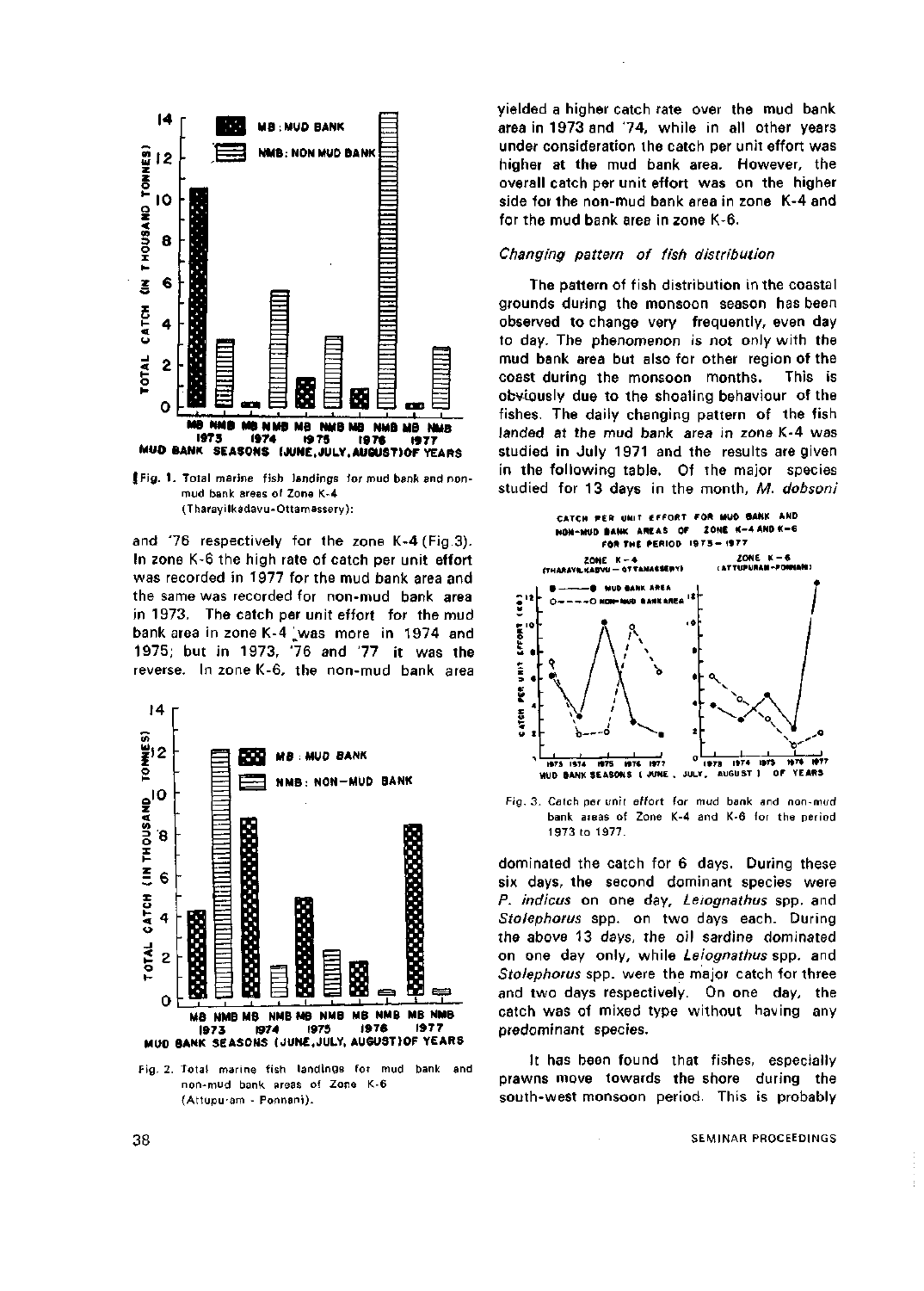due to the process of upweliing (Banse,1959) which starts from the deeper waters. During the monsoon period, the current has been observed to be southerly. The general tendency of fish is to swim against the prevailing current. Thus, as the fishes and prawns move in shoals, a portion may pass through the mud bank area also where they are caught by the numerous canoes operating in and outside the mud banks. The present observation shows that if one such shoal is not caught anywhere on their way, it moves off giving room for another shoal of entirely different composition. Eventhough there were some gaps in the observations, the overall picture obtained is enough to indicate the phenomenon of daily changing pattern of the fishes.

### Prawn landings at the mudbank region in zone K-4 fig. 5. Monthly percentage composition of prawn species

Special studies on the catch statistics of prawns for the period 1972-76 (Fig. 4) showed great annual fluctuations in total landings and species composition. Prawn fishery in general showed a declining trend during the period of observation. The prawn fishery which was of





low magnitude in 1972 with a total catch of 1186.9 tonnes showed a spurt in 1973 with 42848 tonnes to dip down to a mere 444.0 tonnes in 1974. The year 1975 showed an improved catch of 1174.4 tonnes to fall again to 490.0 tonnes in 1976.

The month-wise percentage composition of the prawn species during the mudbank season of 1972 to '76 is given in Fig. 5. The fishery is chiefly composed of M. dobsoni P. stylifera, P. indcicus and small quantities of M. monoceros

#### **CMFRI BULLETIN 30** 39

and *M. affinis* (George, 1961; Kurup and Rao, 1974). During July 1972 and July and August 1973, M. dobsoni constituted solely the bulk of the prawn catch while the same species domina-



**during the mud banl< seasons of 1972 to 1976.** 

ted the catch in the other months except August 1972. The modal size of this species was at 81-85mm for males and 86-90 mm for females, with a size range of 52-104 mm for males and 55-130mm for famales. P. indicus was the dominant species in August 1972. The principal modal sizes were observed at 126-130mm and 146-150 mm in males and 130-140 and 151-155 mm in females. Among P. stylifera, dominance of larger size groups, namely 81-85 mm for males and 101-105 mm for females were recorded.

### INFRASTRUCTURE AND SOCIO-ECONOMICS

## Infrastructure

With the onset of the monsoon fishery at the mud banks, a small fishing village all on a sudden turns into a big business centre. Thousands of fishermen and other people assemble here. To meet the fishing requirements and other human needs an elaborate infrastructure is needed. Sufficient number of crafts and gears, preservation and marketing facility and also means of quick transportation of fish are the essentials in this regard. Above all every fisherman has to be guaranteed for a reasonable price of his commodity. It will be worthwhile to examine how far these needs are met with at the mud bank region during the monsoon fishery.

The establishment of ice plants in the vicinity of mudbank areas has ensured a steady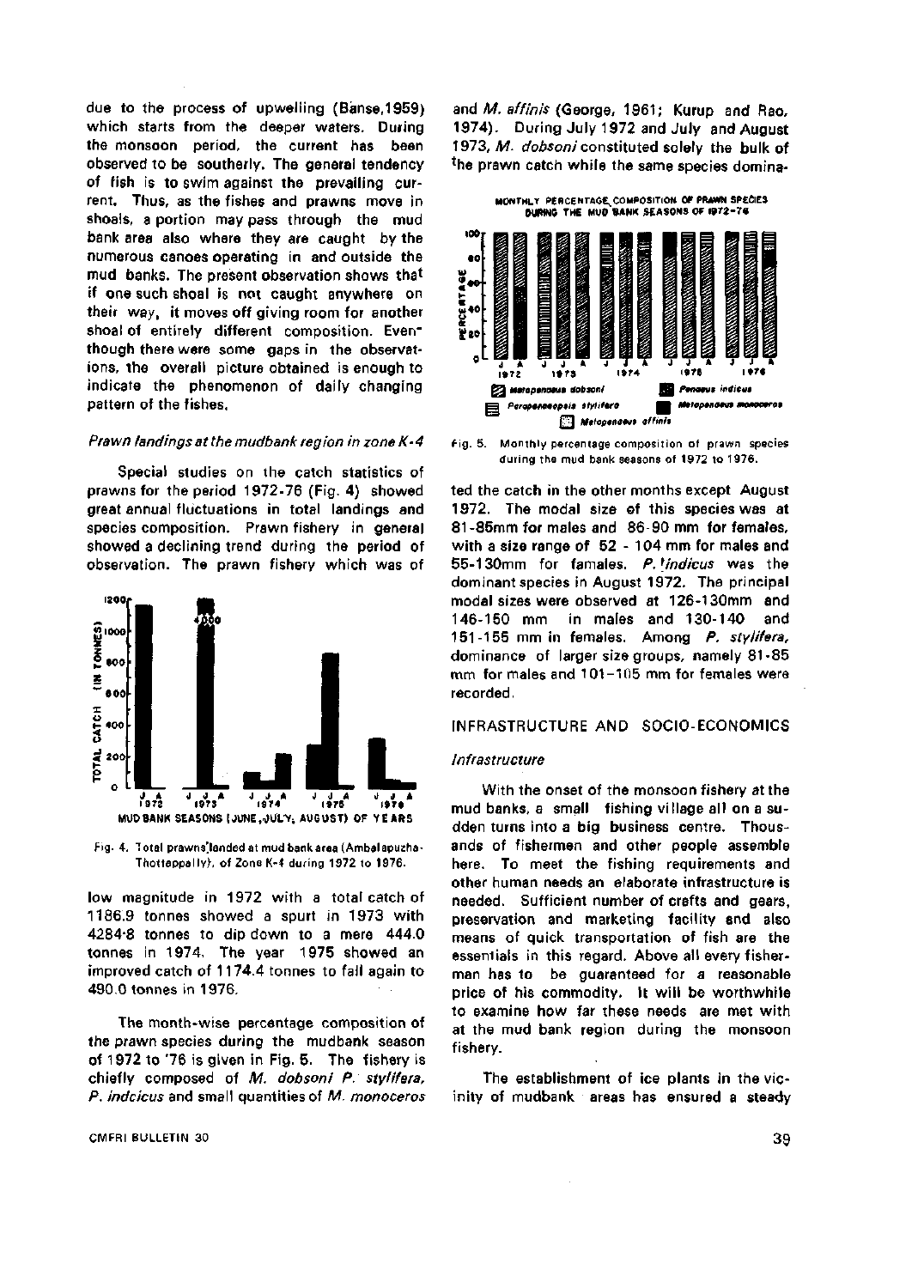supply of ice for the preservation of the catch. At times when there used to be heavy landings, more quantities of ice have to be brought from distant places to meet the requirements. There are very good transportation facilities all along the Kerala coast and hence quick movement of the catches by insulated trucks is possible.

## Right of fishing the mud banks

The coastal monsoon Fishery has a legal protection from the state government which provides exclusive operational rights for canoes and catam arans especially in the vicinity of the mud banks. Fishing by mechanised trawlers is prohibited at the mud bank and nearby areas.

## Socio-economics

Majority of the fisheimen who used to engage in fishing at the mud bank area are not permanent dwellers of this region; but have come from far off places for the sake of fishing during monsoon season. They come with own or hired crafts and gears. At the mud bank region they stay with their relatives, friends or in rented apartments or on the beach ilself.

The fisherfolk who assemble at the mud banks are not a homogenous group. They belong to various castes and religions and speak different languages and have their own ways of living. In spite of such diversity in social behaviour, worship and way of life, they all live in perfect harmony.

Majority of the boats and nets operated in the mud bank are hired ones. A major portion of the income may have to be given as rent for the boat and net. Fishermen used to get fairly good amounts as advance from either money lencers or other agents before they start to the mud bank area. Such advance become a burden on them as they are forced to pay heavy interest or give their fish catch at the rates prescribed by the agents.

The business is done through agents and middlemen. In fact they are the people who set the market price every day on knowing the trend in fish landings. The intervention of middle men surely reduces the income of fishermen in the absence of other marketing facilities like Fishermen Co-operative Societies. The fishermen who come to the mud bank area with the hope of prosperity will have to go back with empty hands. There are exceptions too. Many people make good fortunes at the mud banks and with that they purchase boats and nets of their own.

## GENERAL CONSIDERATIONS

The monsoon fishery along the south-west coast of India is often called as mud bank fishery. There is a common belief that mud bank and fishery are interrelated (Govindan, 1972; Kurien ,1966) A good mud bank or 'chakara' means a good fishery to the public-The fishermen believe that a good mud bank formation will provide them a good catch. In fact, it has been found that the mud bank and the fishery are independent. During 1974, '75 and '77 when a well-formed mud bank existed at Ambalapuzha -- Thottappally region (zone K-4), the fishery was at very low magnitude (Fig.1). Similarly there have been cases of heavy catch from the coastal waters even when there was no mud bank formation. It is evident from the data that the mud bank fishery suffered a set bank after 1973 while the non-mud bank fishery improved quite appreciably. The highest figure for mud bank 10,425.21 tonnes) and non-mud bank area (14,231. 55 tonnes) were recorded in 1973 and 1976 respectively. Similarly, the lowest was in 1977 for both mud bank (37.81 tonnes) and non-mud bank areas (2,884.70 tonnes) in zone K-4. While the highest for mud bank (8,776.84 tonnes) and non-mud bank areas (12,100.61 tonnes) was recorded in 1974 and 1973 respectively for zone K-6, the lowest was recorded in 1976 (2,638.19 tonnes) and 1977 (0.25 tonnes) respectively (Fig.2).

It may be noted that the catch per unit effort  $(C, P, U, E)$  for zone K-4 (Fig.3) was 4.6 kg and 5.4 kg for mud bank and non-mud bank area respectively; showing a high C. P. U. E. for non-mud bank area In the case of zone K-6, the C. P. U. E. was 5.2 kg for mud bank and 3.0 kg for non-mud bank area. The variation in C. P. U. E. clearly shows that the catch is determined by the fishing facility, man power and gear and craft and not by formation of mud banks during the monsaon months. So the present study reveals that the season 1973-77 was favourable for fishing all along the coast and the non-mud bank area having a long coastline and more number of canoes and manpower was able to dominate the catch in the monsoon fishery. The